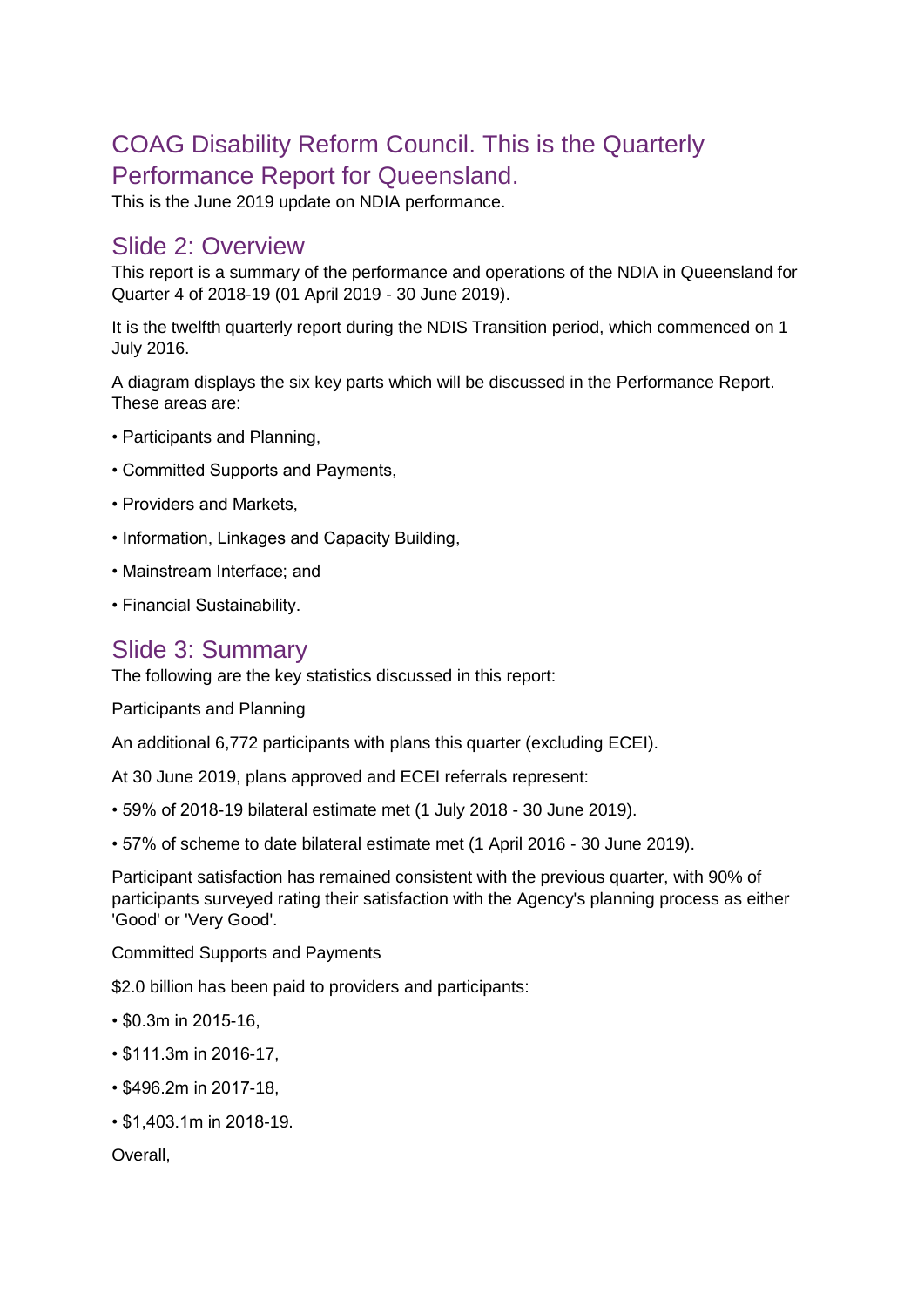- 32% of committed supports were utilised in 2015-16,
- 56% in 2016-17,
- 63% in 2017-18.

The 2018-19 experience is still emerging.

Utilisation has increased in each of the first three support years. This is to be expected given that more participants are now on a second or subsequent plan, as it takes time to familiarise with the NDIS and decide which supports to use.

Providers and Markets

There were 5,964 registered providers at 30 June 2019, representing a 10% increase for the quarter.

45% of registered providers were active at 30 June 2019.

41% of registered providers are individuals/sole traders.

25% of registered providers are receiving 80-95% of payments made by the NDIA.

Mainstream Interface

93% of active participants with a plan approved in 2018-19 Q4 access mainstream services.

#### Slide 4: Part 1: Participants and Planning

The NDIS in Queensland continues to grow with 6,772 additional participants with approved plans this quarter.

In total, over 52,000 participants have now been supported by the NDIS in Queensland, with 29% receiving support for the first time.

#### Slide 5: Summary

The NDIS has been transitioning to full-scheme according to phasing schedules bilaterally agreed by State/Territory and Commonwealth governments.

The following are the key statistics on Participants and Planning:

52,249 participants have now been supported by the NDIS in Queensland, including children in the ECEI program

6,772 initial plans approved in 2018-19 Q4, excluding children in the ECEI program (representing 16% growth since last quarter)

2,390 children are being supported in the ECEI program, with 731 additional referrals to the ECEI gateway confirmed in 2018-19 Q4

14,925 people have now received support for the first time.

59% of 2018-19 bilateral estimate met (1 July 2018 to 30 June 2019).

57% of transition to date bilateral estimate met (1 July 2016 to 30 June 2019).

57% of scheme to date bilateral estimate met (1 April 2016 to 30 June 2019).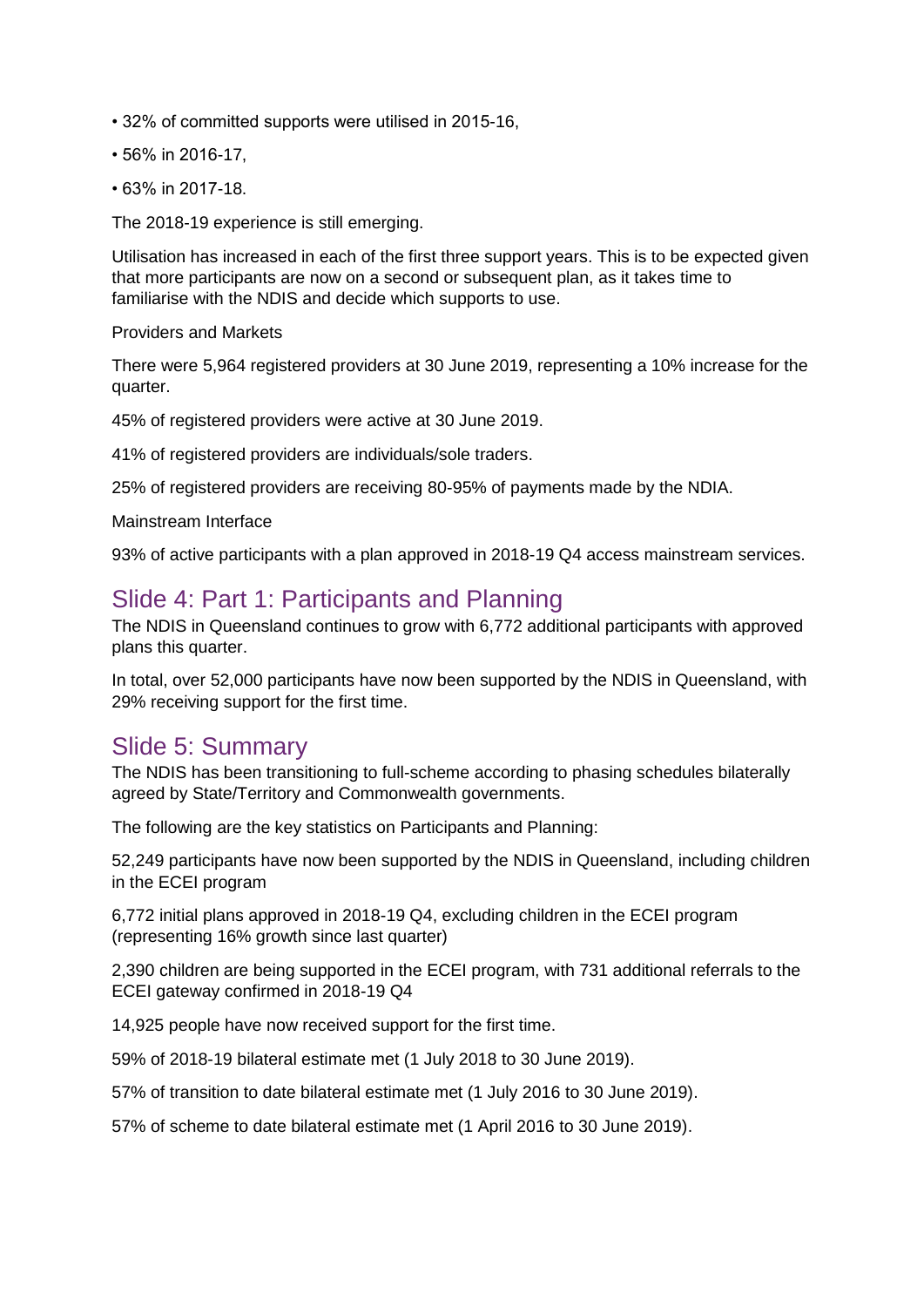### Slide 6: Quarterly Intake

There are three charts. The first chart displays the number of participants with access met (Eligible) by Participant Entry point. The second chart displays the number of participants with approved plans by Participant Entry Point. The third chart displays the number of participants with approved plans by Participant Pathway Type.

#### 2018-19 Q4

Of the 4,707 participants deemed 'eligible' this quarter 64% were 'New' participants (i.e. had not transitioned from an existing State/Territory or Commonwealth program).

Of the 6,772 plan approvals this quarter, 45% had transitioned from an existing State/Territory program, 78% entered with a permanent disability and 766 were previously confirmed as ECEI as at 2018-19 Q3.

The diagram displays the following key statistics on quarterly intake:

7,100 access decisions.

4,707 access met.

6,772 plan approvals (excluding ECEI).

731 ECEI.

### Slide 7: Quarterly Intake Detail

A chart displays the change in plan approvals between the current and previous quarter.

Plan approval numbers have increased from 43,087 at the end of 2018-19 Q3 to 49,859 by the end of 2018-19 Q4, an increase of 6,772 approvals.

At the end of the quarter, 2,390 children are being supported in the ECEI gateway. Of these, 1,659 were previously confirmed as ECEI at 31 March 2019 and an additional 731 children entered the gateway this quarter.

Overall, 846 participants with approved plans have exited the Scheme, resulting in 51,403 active participants (including ECEI) as at 30 June 2019.

There were 8,650 plan reviews this quarter. This figure relates to all participants who have entered the scheme.

### Slide 8: Cumulative Position

There are two charts. The first chart displays the comparison between the cumulative plan approvals and the bilateral estimate per quarter. The second chart displays the number of plan approvals by participant referral pathway.

At the end of 2018-19 Q4, the cumulative total number of participants that have received support was 52,249 (including 2,390 children supported through the ECEI gateway). Of these, 29,612 transitioned from an existing State/Territory program, 5,322 transitioned from an existing Commonwealth program and 14,925 participants have received support for the first time.

Overall, since 1 July 2013, there have been 65,821 people with access decisions.

Cumulative position reporting is inclusive of trial participants for the reported period and represents participants who have or have had an approved plan.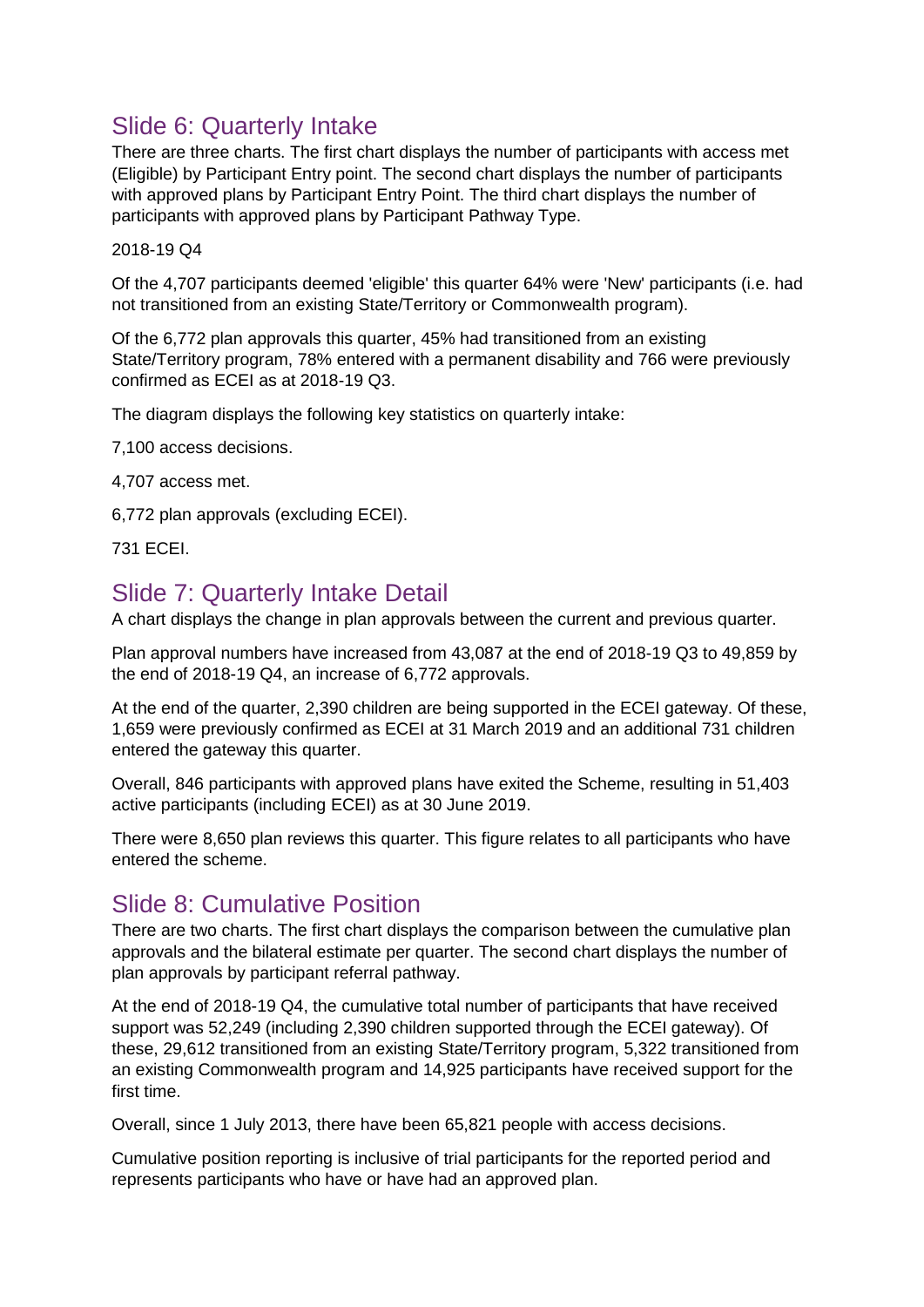The following are the key statistics on the cumulative position:

59% of 2018-19 bilateral estimate met (1 July 2018 to 30 June 2019).

57% of transition to date bilateral estimate met (1 July 2016 to 30 June 2019).

57% of scheme to date bilateral estimate met (1 April 2016 to 30 June 2019).

49,859 plan approvals to date; 52,249 including ECEI confirmed.

### Slide 9: Participant Profiles by Age Group

There are two charts. The first chart displays the number of participants with an approved plan by age group for the current quarter. The second chart displays the percentage of participants with an approved plan by the participant's age group. This chart compares the current quarter against all prior quarters.

Around 27% of participants entering in this quarter are aged 0 to 6 years. This is higher compared to 10% in prior quarters.

Note: The age eligibility requirements for the NDIS are based on the age as at the access request date. Participants with their initial plan approved aged 65+ have turned 65 since their access request was received.

# Slide 10: Participant Profiles by Disability Group

There are two charts. The first chart displays the number of participants with an approved plan by disability group for the current quarter. The second chart displays the percentage of participants with an approved plan by the participant's disability group. This chart compares the current quarter against all prior quarters.

33% of participants entering this quarter have a primary disability group of Autism, compared to 28% in previous quarters. The large increase was mainly driven by the increase in participants aged 0 to 6 years entering in this quarter.

18% of participants entering this quarter have a primary disability group of Intellectual Disability, compared to 26% in previous quarters.

Note 1: Of the 1,229 active participants identified as having an intellectual disability, 189 (15%) have Down syndrome.

Note 2: Since 2017-18 Q1 Developmental Delay and Global Developmental Delay have been reported separately to the Intellectual Disability group.

### Slide 11: Participant Profiles by Level of Function

A chart displays the percentage of participants with an approved plan by the participant's level of function. This chart compares the current quarter against all prior quarters.

For participants with a plan approval in this quarter:

- 27% of active participants had a relatively high level of function.
- 47% of active participants had a relatively moderate level of function.
- 25% had a relatively low level of function.

These relativities are within the NDIS participant population, and not comparable to the general population.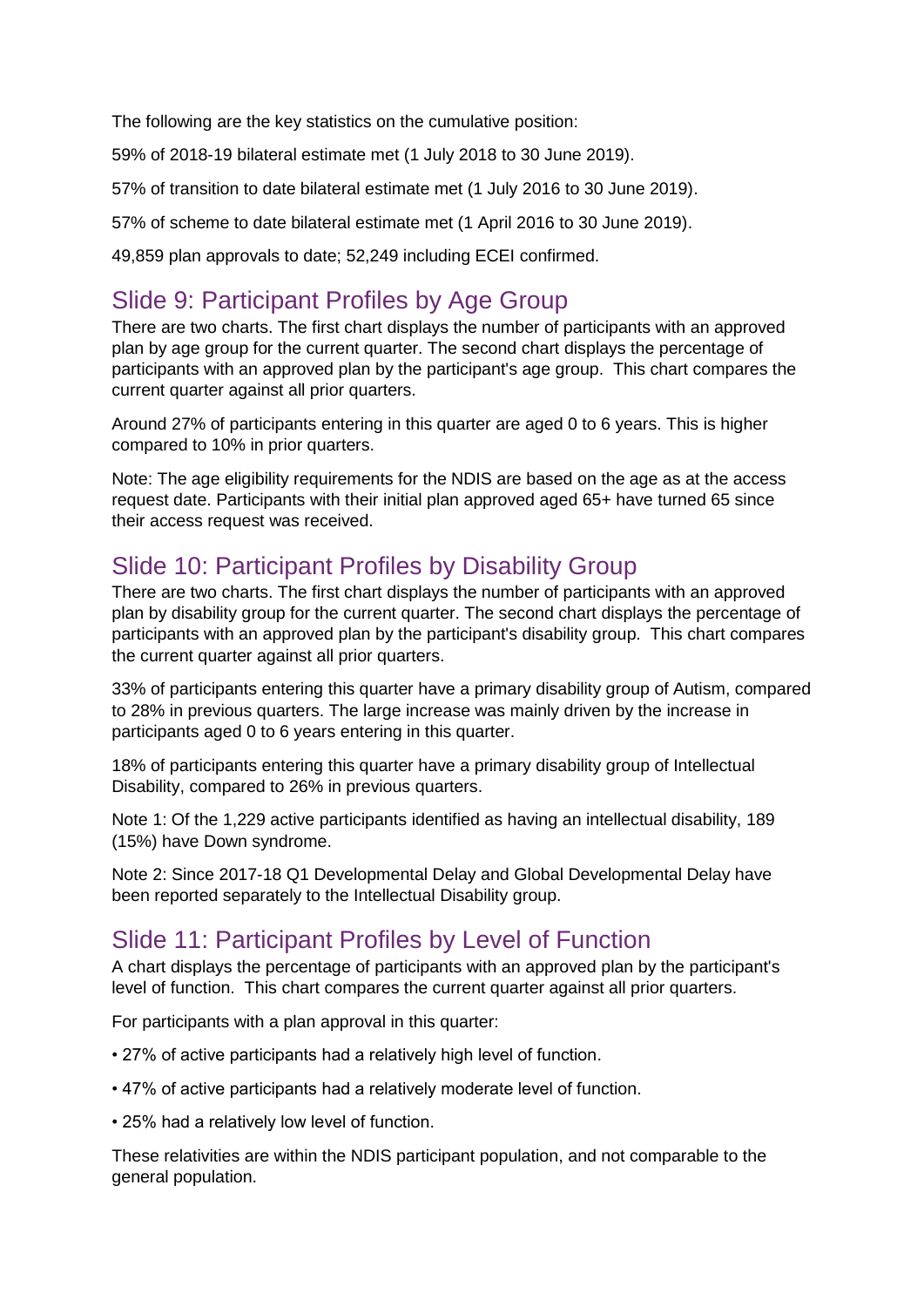# Slide 12: Participant Profiles by Gender

The figure on the right displays the amount and percentage of participants with an approved plan per the participant's gender group. This figure compares the current quarter against all prior quarters.

The majority of participants are males.

#### Slide 13: Participant Profiles

There are three charts. The first chart displays the percentage of participants with an approved plan by the participant's Aboriginal & Torres-Strait Islander status. The second chart displays the percentage of participants with an approved plan by the participant's Young people in residential aged care status. The third chart displays the percentage of participants with an approved plan by the participant's Culturally and Linguistically Diverse status. All three charts compare the current quarter against all prior quarters.

Of the participants with a plan approved in 2018-19 Q4:

• 8.8% were Aboriginal or Torres Strait Islander, compared with 8.1% in previous periods combined.

• 2.7% were young people in residential aged care, compared with 1.8% in previous periods combined.

• 5.7% were culturally and linguistically diverse, compared with 4.9% in previous periods combined.

The following are the key statistics for the current quarter on Aboriginal & Torres-Strait Islander status.

594 Aboriginal and Torres Strait Islander.

5,799 Not Aboriginal and Torres Strait Islander.

369 Not Stated.

The following are the key statistics for the current quarter on Young people in residential aged care status.

185 Young people in residential aged care.

6,577 Not young people in residential aged care.

The following are the key statistics for the current quarter on Culturally and Linguistically Diverse status.

384 Culturally and linguistically diverse.

6,372 Not culturally and linguistically diverse.

6 Not stated.

### Slide 14: Plan Management Support Coordination

Two charts display the proportion of support coordination and plan management for participants. These charts compare the current quarter against all prior quarters (transition only).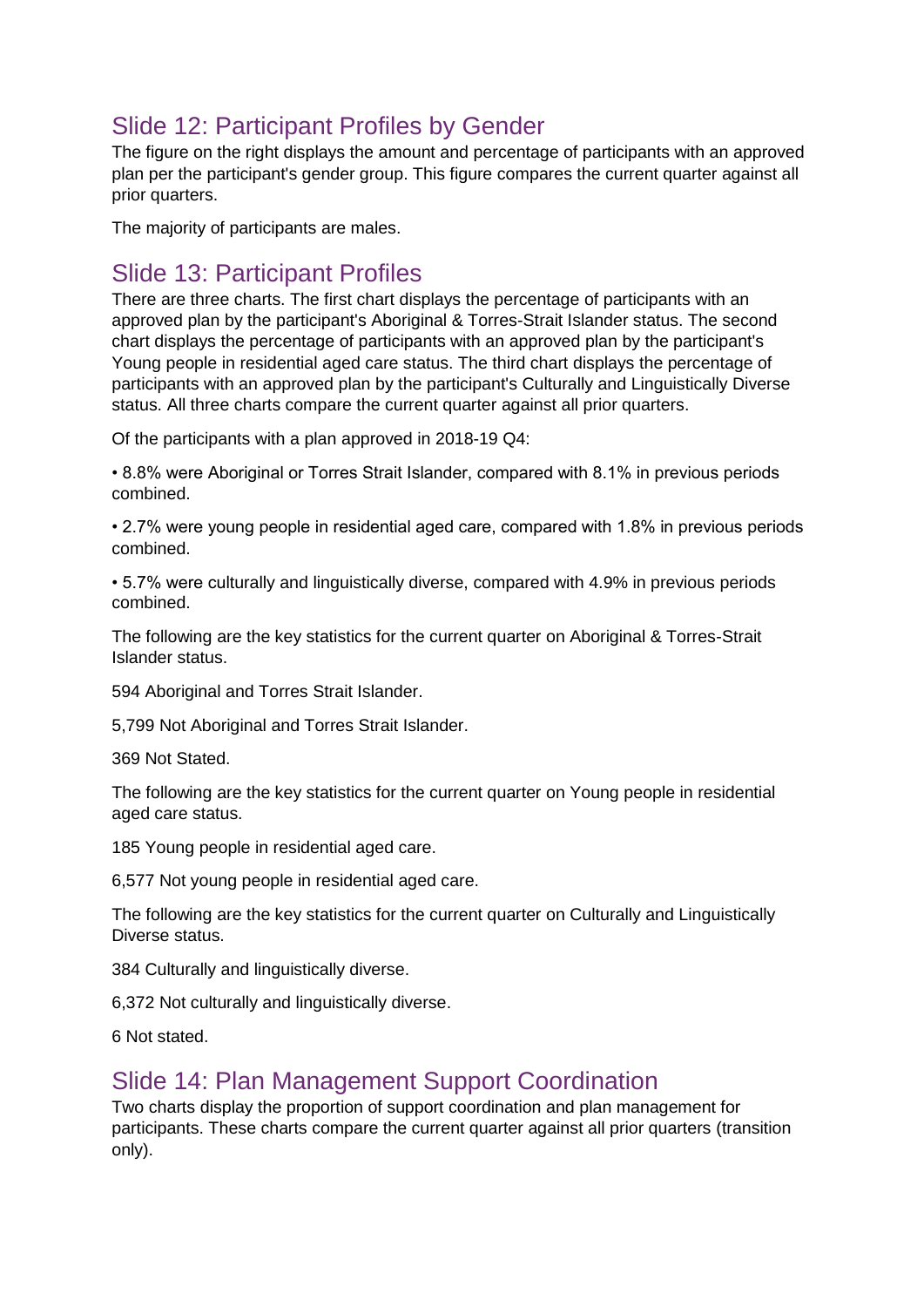The proportion of participants electing to fully or partly self-manage their plan was higher in 2018-19 Q4 at 29%, compared with 27% in previous quarters combined.

41% of participants who have had a plan approved in 2018-19 Q4 have support coordination in their plan, compared to 38% in previous quarters combined.

### Slide 15: Plan Activation

Two charts display the proportion of the duration to activate plans. These charts compare participants with initial plans approved in 2018-19 Q2, against those with initial plans approved in prior quarters (transition only).

Plan activation refers to the amount of time between a participant's initial plan being approved, and the date the participant first receives support. In-kind supports are included.

The percentage of participants who activated plans within 90 days of initial plan approval was:

- 86% of participants entering in 2018-19 Q2.
- 86% of participants entering in previous quarters combined.

Plan activation figures are approximations based on payment data. As there is a lag between when the support is provided to a participant, and the payment being made, these statistics are a conservative estimate; it is likely plan activation is faster than presented.

Note: Participants with initial plans approved after the end of 2018-19 Q2 have been excluded from the charts. They are relatively new and it is too early to examine their durations to activation.

#### Slide 16: Participant Outcomes

A chart displays selected key baseline indicators for participants.

This information on participant outcomes has been collected from 99.7% of participants who received their initial plan since 1 July 2016 (when they entered the scheme).

• 63% of participants aged 0 to before school are able to make friends outside of family/carers, compared to 60% of participants from school age to 14.

• 48% of participants aged 0 to before school are engaged in age appropriate community, cultural or religious activities, compared to 31% - 40% for other age groups.

• 57% of participants from school age to 14 attend school in a mainstream class, compared to 23% of participants aged 15 to 24.

• 19% of participants aged 25 and over have a paid job, compared to 18% of participants aged 15 to 24.

• 62% of participants aged 25 and over choose what they do every day, compared to 40% of participants aged 15 to 24.

#### Slide 17: Family/Carers Outcomes

A chart displays selected key baseline indicators for family and carers of participants.

The percentage of participants' families/carers when they entered the Scheme (baseline indicators):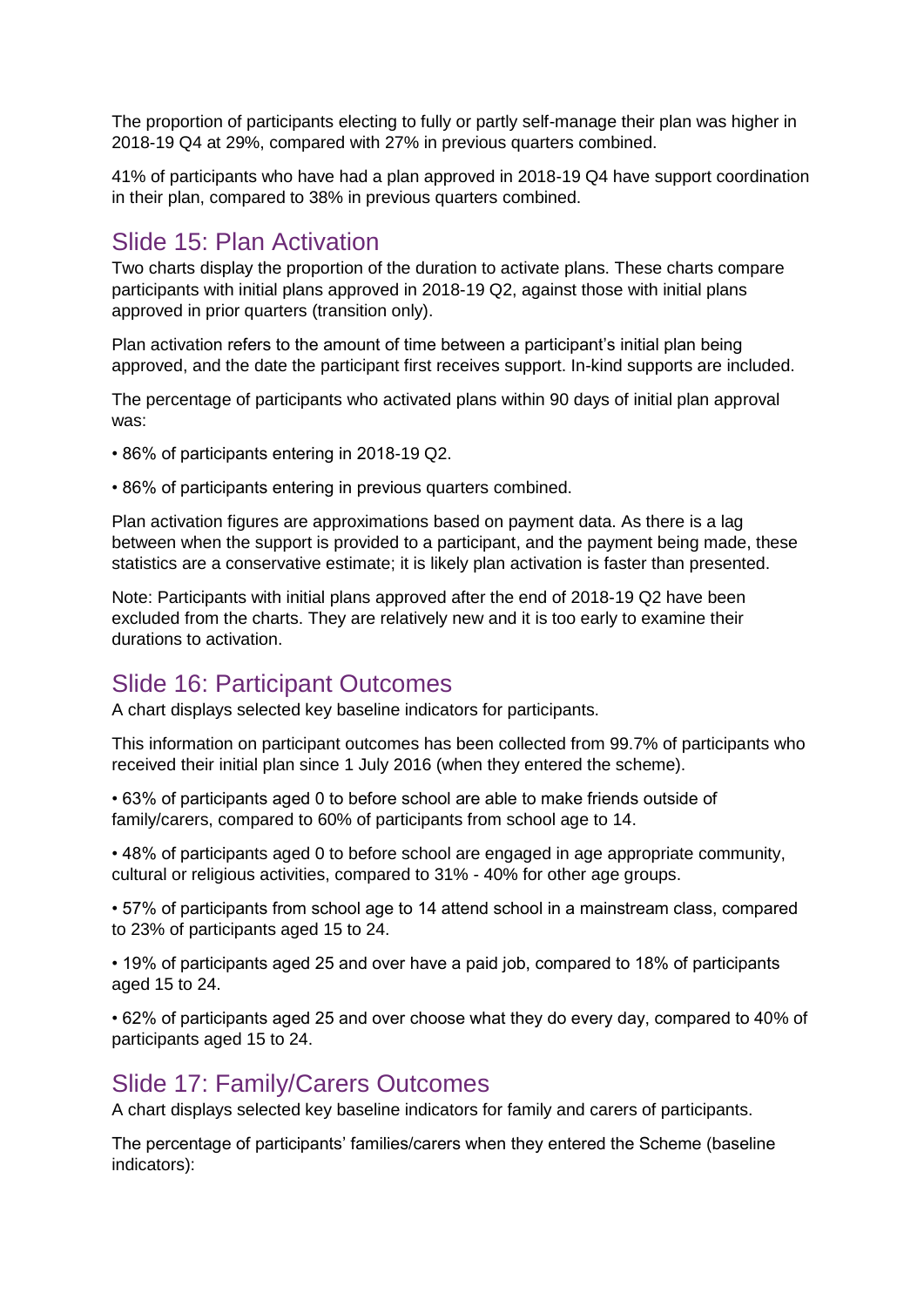• working in a paid job was highest for participants aged 15 to 24 (47%).

• able to advocate for their child/family member was highest for participants aged 0 to 14 (81%).

• who have friends and family they can see as often as they like was highest for participants aged 25 and over (45%).

• who feel in control selecting services was highest for participants aged 15 to 24 (45%).

• who support/plan for their family member through life stage transitions was highest for participants aged 0 to 14 (87%).

### Slide 18: Has the NDIS helped? Participants

Charts display, from year 1 to year 2, the responses from participants to the question: 'Has the NDIS helped?' split into age categories and life domains.

This data reflects participants' perceptions on whether engagement with the NDIS has helped them.

The NDIA asked the question 'Has the NDIS helped?' to individuals who entered the Scheme between 1 July 2016 and 30 June 2017, after their first year participating in the Scheme and again at the end of their second year of the Scheme.

Participant perceptions in general improve from year one to year two of participation in the NDIS, with the exception of the Work domain. The greatest improvements were demonstrated in the experience of individuals in the '0 to before school' bracket, especially regarding social, community and civic participation.

#### Slide 19: Has the NDIS helped? Family/Carers

Charts display, from year 1 to year 2, the percentage of family and carers who thought the NDIS has helped in various domains.

This data reflects families and carers' perceptions on whether engagement with the NDIS has helped them.

The NDIA asked the question 'Has the NDIS helped?' to families and carers of individuals who entered the Scheme between 1 July 2016 and 30 June 2017, after their first year participating in the Scheme and again at the end of their second year of the Scheme.

In general, family and carers' perception of whether the NDIS has helped improved from year one to year two.

### Slide 20: Participants in Work

A chart displays, from baseline to year 2, the percentage of participants in paid work by age group.

The NDIA is acutely aware of the benefits that employment brings to participants and tracks employment outcomes to see whether the NDIS has helped participants to find paid work.

Baseline measures on employment are collected as a participant enters the Scheme, after their first year and again at the end of their second year of the Scheme. This data relates to participants who entered the Scheme between 1 July 2016 and 30 June 2017.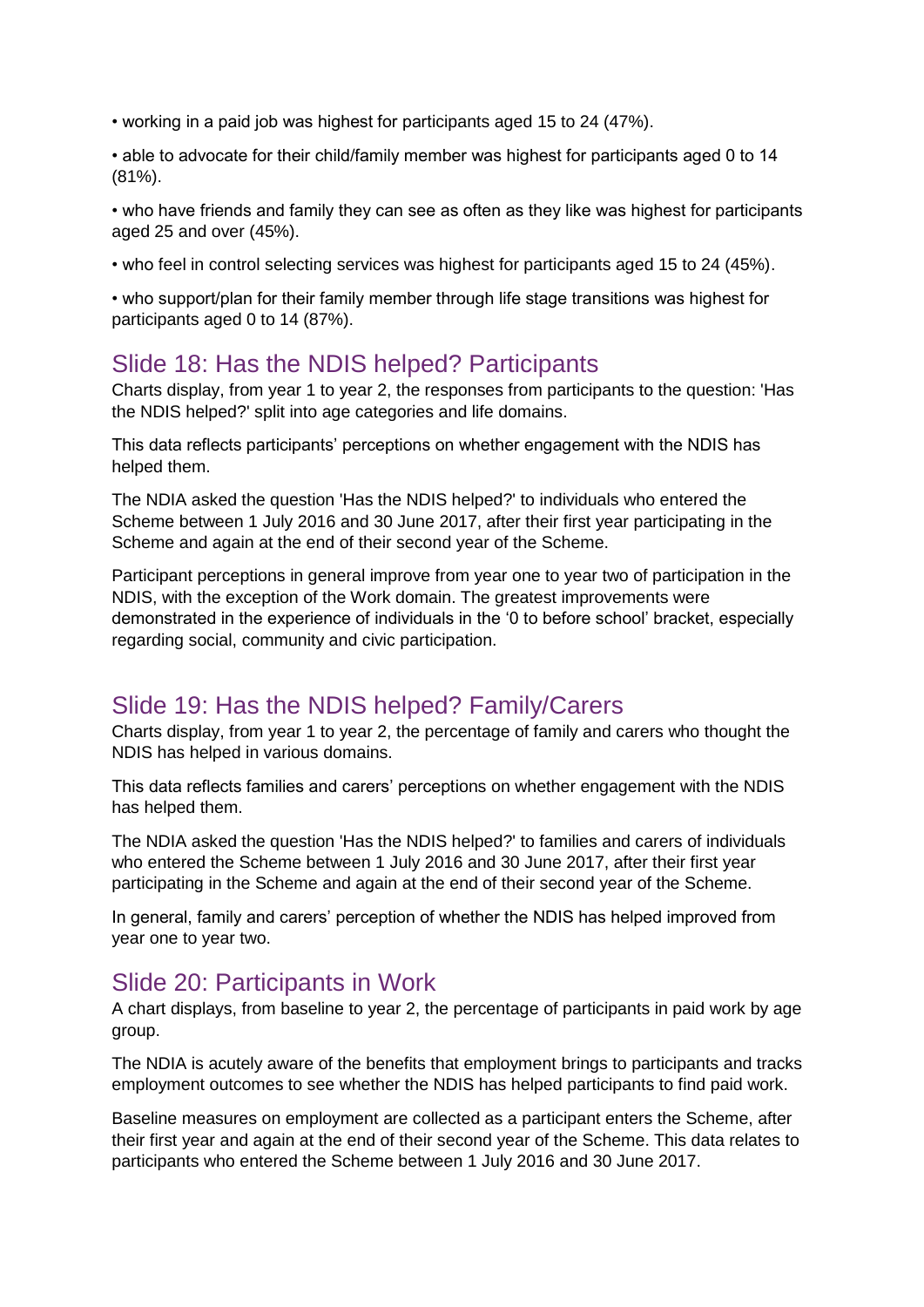The percentage of participants in paid work increased this quarter from 17% to 25% for those aged 15 to 24 and increased from 20% baseline to 21% for those aged 25 and over. Overall, the percentage of participants in employment increased from 20% to 22%.

#### Slide 21: Participants involved in community and social activities

A chart displays, from baseline to year 2, the percentage of participants engaged in social activities in their community.

The number of participants engaging in community and social activities is one of the key measures for ensuring quality experiences and outcomes for participants.

For participants who entered the Scheme between 1 July 2016 and 30 June 2017, levels of engagement in community and social activity are being tracked to see whether the NDIS has helped them to increase their participation.

Across all age groups, there was considerable increase in the percentage of participants engaged in community and social activities this quarter. The growth was most prevalent for the 15 to 24 age group, which saw an increase from 33% to 46%.

# Slide 22: Participant Satisfaction

A chart displays, by quarter, the proportion of participants describing satisfaction with the Agency's planning process as 'good' or 'very good'.

90% of participants rated their satisfaction with the Agency's planning process as either good or very good in the current quarter. This is consistent with the previous quarter.

### Slide 23: Participant Satisfaction - New Survey Method

A chart displays, for prior quarters compared with the current quarter, the proportion of participants who agreed with statements about different stages of the NDIS participant pathway.

A new participant satisfaction survey has been developed to better record the experience of NDIS participants and their families and carers at different stages of the participant pathway.

It began roll-out on 1 September 2018 and will become the primary tool for analysing participant experience. The new survey is designed to gather data at the four primary stages of the participant pathway:

- Access.
- Pre-planning.
- Planning.
- Plan Review.

Generally there have been improvements in participant satisfaction at all stages of the pathway in this quarter, except for the Planning stage. There is still work required to improve participant understanding of the NDIS process and what happens next for individuals at each stage of the process.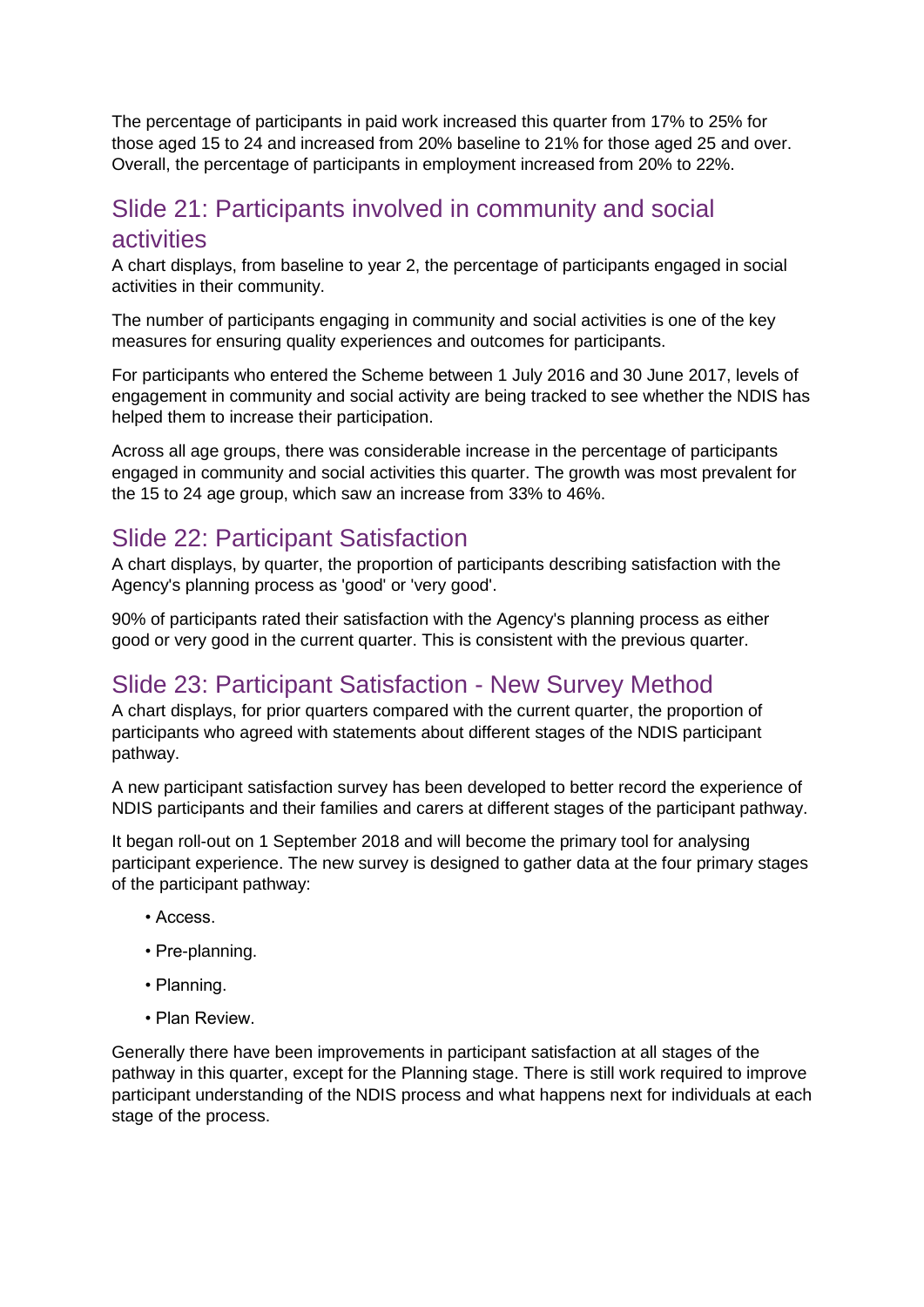### Slide: 24: Part 2: Committed Supports and Payments

Both committed and paid supports to participants are increasing in line with the growing scheme.

Of the \$3.4 billion that has been committed in participant plans, \$2.0 billion has been paid to date.

#### Slide 25: Summary

This section presents information on the amount committed in plans and payments to service providers and participants.

Summary of payments for supports provided by financial year since the NDIS was launched:

2015-16: \$0.3m,

2016-17: \$111.3m,

2017-18: \$496.2m,

2018-19: \$1,403.1m.

Percentage of committed supports utilisation by financial year:

2015-16: 32%,

2016-17: 56%,

2017-18: 63%.

Utilisation of committed supports in 2018-19 is still emerging.

#### Slide 26: Committed Supports and Payments

A table and a graph show the comparison between the total committed supports and paid support for each year since scheme inception.

This data shows the committed supports by the year they are expected to be provided, in comparison to the committed supports that have been paid.

Of the \$3.4 billion that has been committed in participant plans, \$2.0 billion has been paid to date.

Summary of committed supports paid in financial years since the NDIS launched:

2015-16: \$0.3m,

2016-17: \$111.3m,

2017-18: \$496.2m,

2018-19: \$1,403.1m.

### Slide 27: Committed Supports by Cost Band

Two charts (including and excluding SIL) show the comparison of the distribution of average annualised committed supports by cost band for the current and previous quarter.

This quarter, the change in the distribution of average annualised committed supports was driven by the indexation of plans to reflect 2019-20 price changes which was applied on 30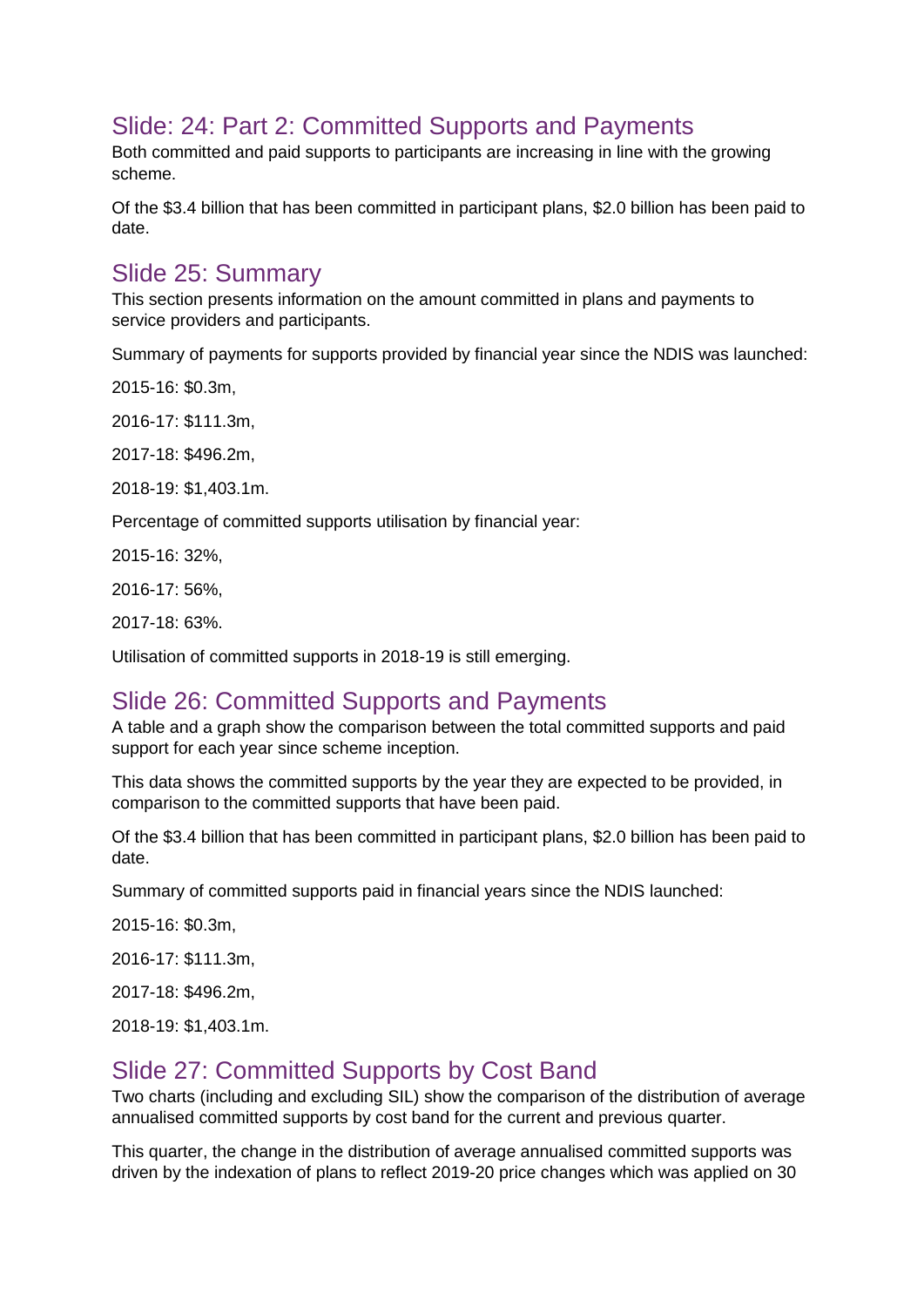June 2019. This is the case whether Supported Independent Living (SIL) supports are included or excluded in the figures.

### Slide 28: Committed Supports by Age Band

A graph shows the comparison between the average annualised committed supports by age band for the current and previous quarter.

This quarter, supports have increased at each age group compared with prior quarters. This increase was driven by indexation of plans to reflect 2019-20 price changes which was applied on 30 June 2019.

Average annualised committed supports increase steeply between participants 0-6 through to age 34, stabilising to age 55 and reducing in participants of older years.

Note: The age eligibility requirements for the NDIS are based on the age as at the access request date. Participants with their initial plan approved aged 65+ have turned 65 since their access request was received.

### Slide 29: Committed Supports by Disability Group

A graph shows the comparison between the average annualised committed supports by primary disability group for the current and previous quarter.

The highest average annualised committed supports are for participants with Spinal Cord Injury, Acquired Brain Injury and Cerebral Palsy.

### Slide 30: Committed Supports by Level of Function

A graph shows the comparison between the average annualised committed supports by level of function for the current and previous quarter.

The average annualised committed supports generally increase among participants with higher needs.

Note: High, medium and low function is relative within the NDIS population and not comparable to the general population.

#### Slide 31: Utilisation of Committed Supports

A graph shows the comparison between the utilisation of committed supports by the year that the support was expected to be provided.

This data demonstrates the utilisation of committed supports by the year they were expected to be provided as at 31 March 2019 and 30 June 2019.

As there is a lag between when support is provided and when it is paid, the utilisation in 2018-19 will increase.

Experience shows that participants utilise less of their first plan, compared with their second and subsequent plans, as it takes time to familiarise with the NDIS and decide which supports to use.

Utilisation has increased in each of the first three support years, and will continue to increase for 2018-19 from its current level. This is to be expected given that more participants are now on a second or subsequent plan.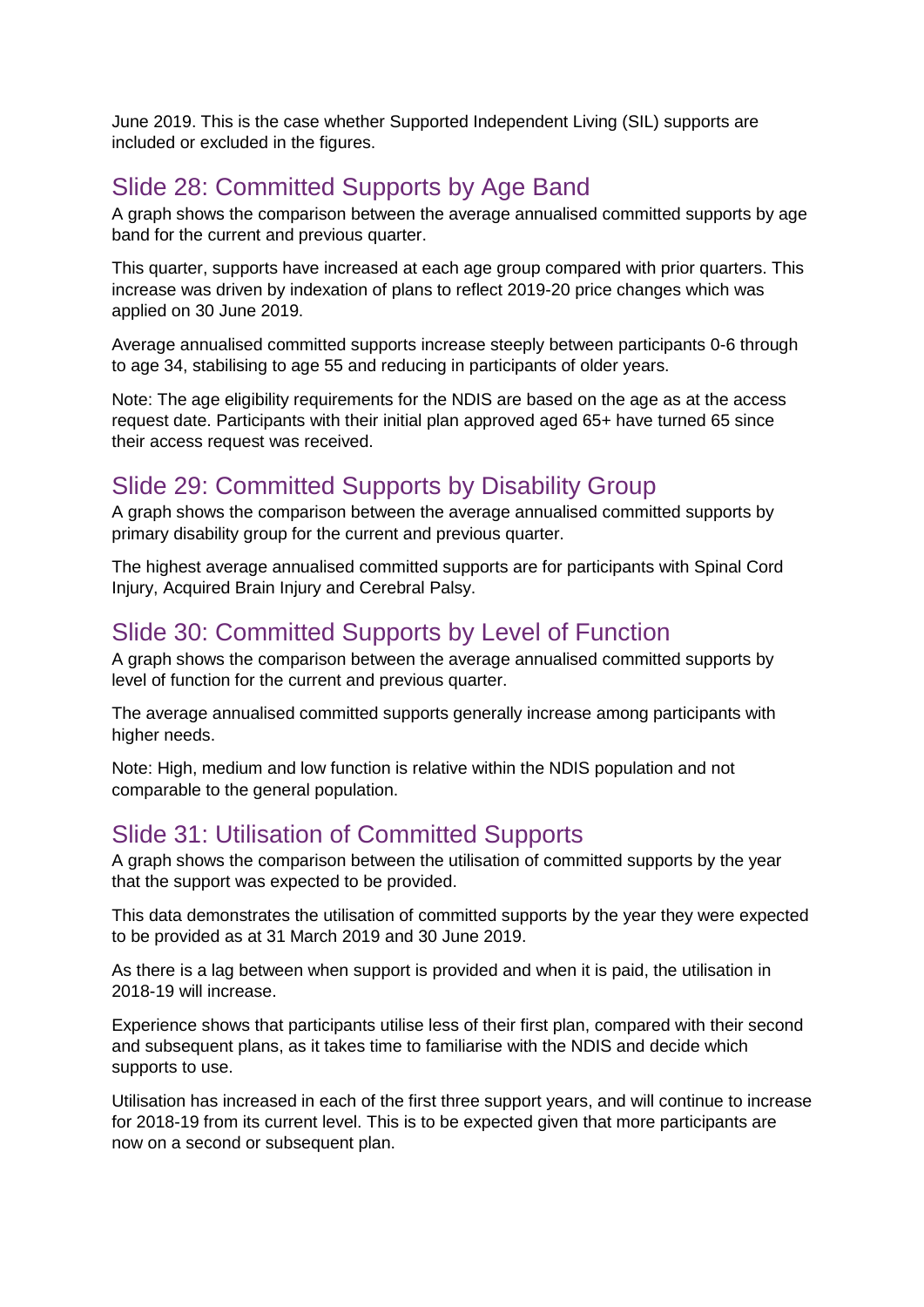### Slide 32: Part 3: Providers and Markets

The provider network grows in scale and diversity, increasing participants' access to high quality services.

There were a total of 5,964 providers at 30 June 2019, representing a 10% increase on last quarter. Of these, 45% were active.

#### Slide 33: Summary

This section contains information on registered service providers and the market, with key provider and market indicators presented.

Provider registration

•To provide supports to NDIS participants, a service provider is required to register and be approved by the NDIA.

•Providers register with the NDIA by submitting a registration request, indicating the types of support (registration groups) they are accredited to provide.

How providers interact with participants

•NDIS participants have the flexibility to choose the providers who support them.

•Providers are paid for disability supports and services provided to the participants.

The following are the key statistics:

5,964 approved providers, 45% of which were active in Queensland at 30 June 2019.

80-95% of payments made by the NDIA are received by 25% of providers.

41% of service providers are individuals/sole traders.

Therapeutic supports has the highest number of approved service providers, followed by household tasks and assistance with travel/transport arrangements.

### Slide 34: Providers over time

A chart displays the cumulative number of approved service providers since December 2016 by the type of provider, individual/sole trader or company/organisation.

As at 30 June 2019, there were 5,964 registered service providers, of which 2,421 were individual/sole trader operated businesses and 3,543 were companies or organisations.

41% of approved service providers are individuals/sole traders.

The number of approved service providers increased by 10% from 5,405 to 5,964 in the quarter.

1.48 average providers per participant.

#### Slide 35: Proportion of Active Providers

The figure displays the proportion of active and not yet active providers.

As at 30 June 2019, 45% of providers were active and 55% were inactive.

Of the total providers, 932 began delivering new supports in the quarter.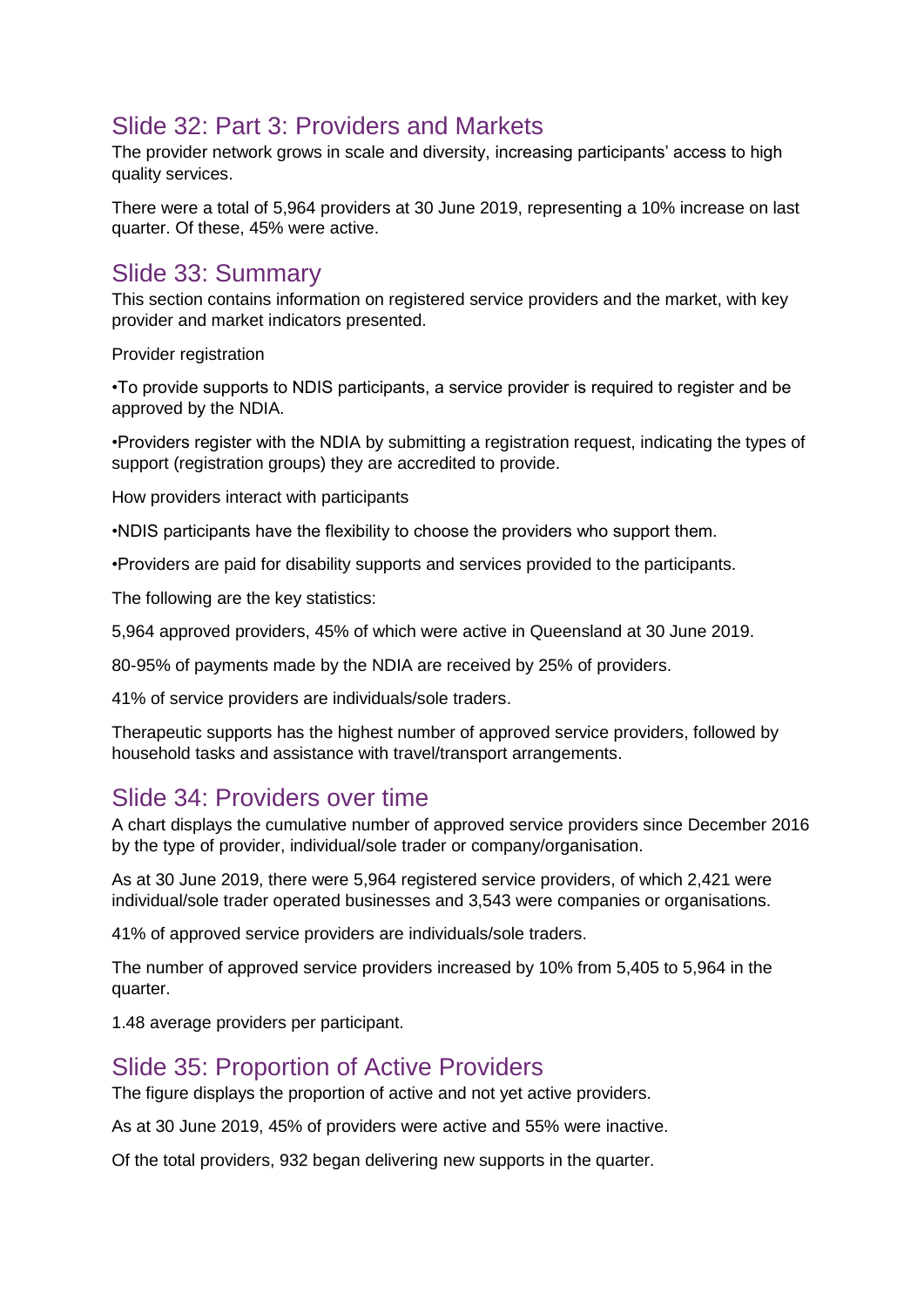### Slide 36: Approved Registration groups

A chart displays the approved providers by the changes in registration group and percentage over the quarter.

The number of approved providers has increased for most registration groups over the quarter.

The registration groups with the largest numbers of approved providers continue to grow:

- Therapeutic Supports: from 1,816 to 1,991 (10% increase).
- Household Tasks: from 1,407 to 1,599 (14% increase).
- Assistance with travel/transport arrangements: from 1,012 to 1,115 (10% increase).
- Assistance products for personal care and safety: from 993 to 1,108 (12% increase).
- Early Intervention supports for early childhood: from 956 to 1,027 (7% increase).

#### Slide 37: Active Registration groups

A chart displays the active providers by the changes in registration group and percentage over the quarter.

The number of active providers in each registration group has increased for most registration groups over the quarter.

The registration groups with the largest numbers of active providers continue to grow:

- Therapeutic Supports: from 952 to 1,114 (17% increase).
- Household tasks: from 479 to 583 (22% increase).
- Assistance products for personal care and safety: from 366 to 451 (23% increase).
- Participation in community, social and civic activities: from 370 to 406 (10% increase).
- Daily Personal Activities: from 339 to 386 (14% increase).

#### Slide 38: Market share of top providers

An object displays the market share of the top 25% of providers by registration group.

25% of service providers received 80-95% of the dollars paid for major registration groups.

The following are the key statistics for the market share of the top 25% of providers by registration category:

- 84% Daily personal activities.
- 91% Early intervention supports for early childhood.
- 82% Participation in community, social and civic activities.
- 89% Therapeutic supports.
- 86% Assistance with daily life tasks in a group or shared living arrangement.